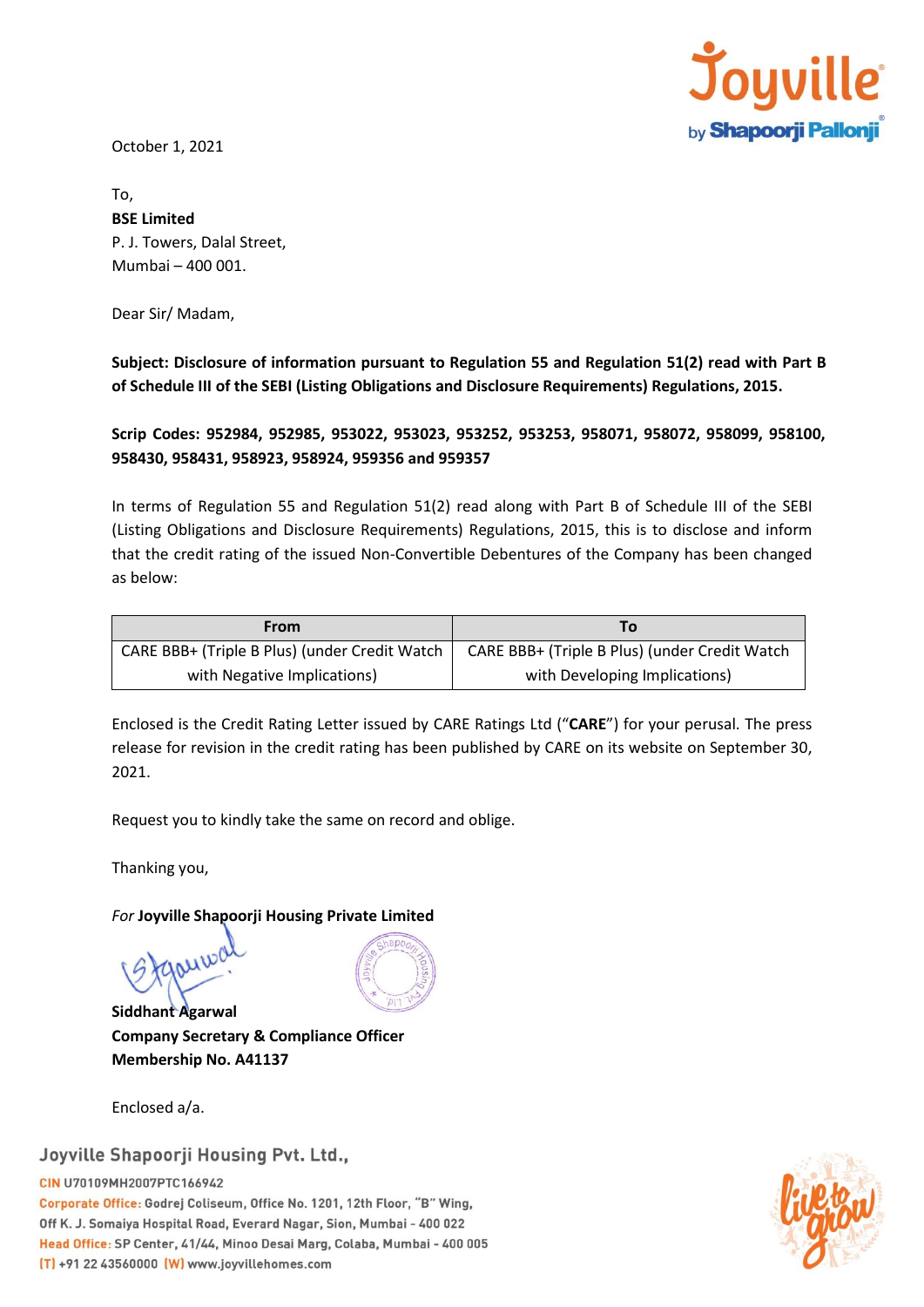

# **No. CARE/HO/RL/2021-22/2382**

**Shri Himanshu Jani Chief Financial Officer Joyville Shapoorji Housing Private Limited** Shapoorji Pallonji Centre, 41/44 Minoo Desai Marg Colaba, Mumbai Maharashtra 400005

September 27, 2021

# **Confidential**

Dear Sir,

# **Credit rating for Non-Convertible Debenture issue**

On the basis of recent developments including operational and financial performance of your Company for FY21 (Audited), improved sales momentum of the projects with visibility of surplus to commence repayments of NCDs, moderated financial flexibility of the promoter group and the possible impact of the same on the credit profile of your company our Rating Committee has reviewed the following ratings:

| Sr.<br>No. | <b>Instrument</b>                          | Amount<br>(Rs. crore)                                    | Rating $1$                                                                                                      | <b>Rating Action</b>                                                                                  |  |
|------------|--------------------------------------------|----------------------------------------------------------|-----------------------------------------------------------------------------------------------------------------|-------------------------------------------------------------------------------------------------------|--|
| 1.         | Non-Convertible<br>Debentures - Series A   | 372.00<br>(Enhanced from<br>260.68)                      | <b>CARE BBB+ (CWD)</b><br>(Triple B Plus) (Under<br><b>Credit watch with</b><br><b>Developing Implications)</b> | <b>Revision in credit watch</b><br>from Negative<br>Implications to<br><b>Developing Implications</b> |  |
| 2.         | Non-Convertible<br>Debentures - Series B   | 868.00<br>(Enhanced from<br>608.25)                      | <b>CARE BBB+ (CWD)</b><br>(Triple B Plus) (Under<br><b>Credit watch with</b><br><b>Developing Implications)</b> | <b>Revision in credit watch</b><br>from Negative<br>Implications to<br><b>Developing Implications</b> |  |
| 3.         | Proposed Non-<br>Convertible<br>Debentures | 0.00                                                     |                                                                                                                 | Withdrawn                                                                                             |  |
| 4.         | Proposed Non-<br>Convertible<br>Debentures | 0.00                                                     |                                                                                                                 | Withdrawn                                                                                             |  |
|            | <b>Total Instruments</b>                   | 1,240.00 (Rs. One Thousand Two Hundred Forty Crore Only) |                                                                                                                 |                                                                                                       |  |

 $\overline{a}$ 

<sup>1</sup>*Complete definitions of the ratings assigned are available at [www.careratings.com](http://www.careratings.com/) and in other CARE publications.*

# Page **1** of **12** CARE Ratings Ltd.

4 th Floor, Godrej Coliseum, Somaiya Hospital Road, Off Eastern Express Highway, Sion (E), Mumbai - 400 022. Tel.: +91-22- 6754 3456 ⚫ Fax: +91-22- 022 6754 3457 Email: care@careratings.com ⚫ www.careratings.com

A Wing - 1102 / 1103, Kanakia Wall Street, Andheri Kurla Road, Chakala, Andheri (E), Mumbai - 400 093 Tel: +91-22-6837 4400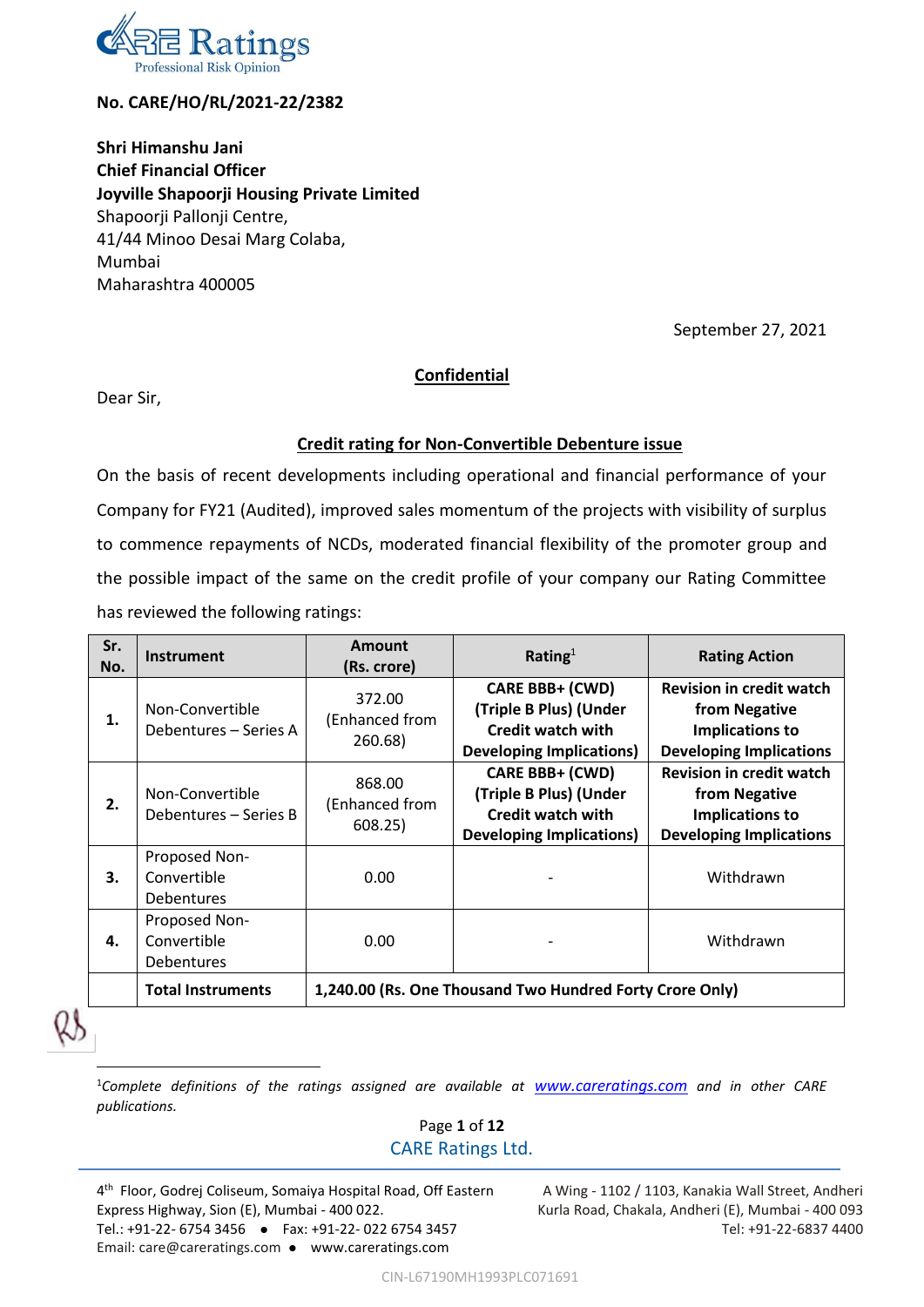- 2. The Series A and Series B NCDs are repayable over a period of 8.5 years from the first allotment date with an option to extend till the end of 13 years from the first allotment date.
- 3. The provisional rating assigned to proposed NCDs (3 and 4 above) is withdrawn as the same have not been placed.
- 4. CARE will take a view on the ratings once the exact implications of the above on the credit risk profile of the company are clear.
- 5. Please inform us the below-mentioned details of issue immediately, but not later than 7 days from the date of placing the instrument:

| <b>Instrument</b><br>type | <b>ISIN</b> | <b>Issue</b><br><b>Size</b><br>(Rs | Coupon<br>Rate | Coupon<br>Payment<br><b>Dates</b> | Terms of<br>Redemption | Redemption<br>date | Name and<br>contact<br>details of<br><b>Debenture</b> | <b>Details</b><br>of top 10<br>investors |
|---------------------------|-------------|------------------------------------|----------------|-----------------------------------|------------------------|--------------------|-------------------------------------------------------|------------------------------------------|
|                           |             | cr)                                |                |                                   |                        |                    | <b>Trustee</b>                                        |                                          |

- 6. The rationale for the rating will be communicated to you separately. A write-up (press release) on the above rating is proposed to be issued to the press shortly, a draft of which is enclosed for your perusal as **Annexure**. We request you to peruse the annexed document and offer your comments if any. We are doing this as a matter of courtesy to our clients and with a view to ensure that no factual inaccuracies have inadvertently crept in. Kindly revert as early as possible. In any case, if we do not hear from you by September 29, 2021, we will proceed on the basis that you have no comments to offer.
- 7. CARE reserves the right to undertake a surveillance/review of the rating from time to time, based on circumstances warranting such review, subject to at least one such review/surveillance every year.
- 8. CARE reserves the right to revise/reaffirm/withdraw the rating assigned as also revise the outlook, as a result of periodic review/surveillance, based on any event or information which in the opinion of CARE warrants such an action. In the event of failure on the part of the entity to furnish such information, material or clarifications as may be required by CARE so as to enable it to carry out continuous monitoring of the rating of the bank facilities, CARE shall carry out the review on the basis of best available information throughout the life time of such bank facilities. In such cases the credit rating symbol shall be accompanied by "ISSUER NOT COOPERATING". CARE shall also be entitled to

Page **2** of **12** CARE Ratings Ltd.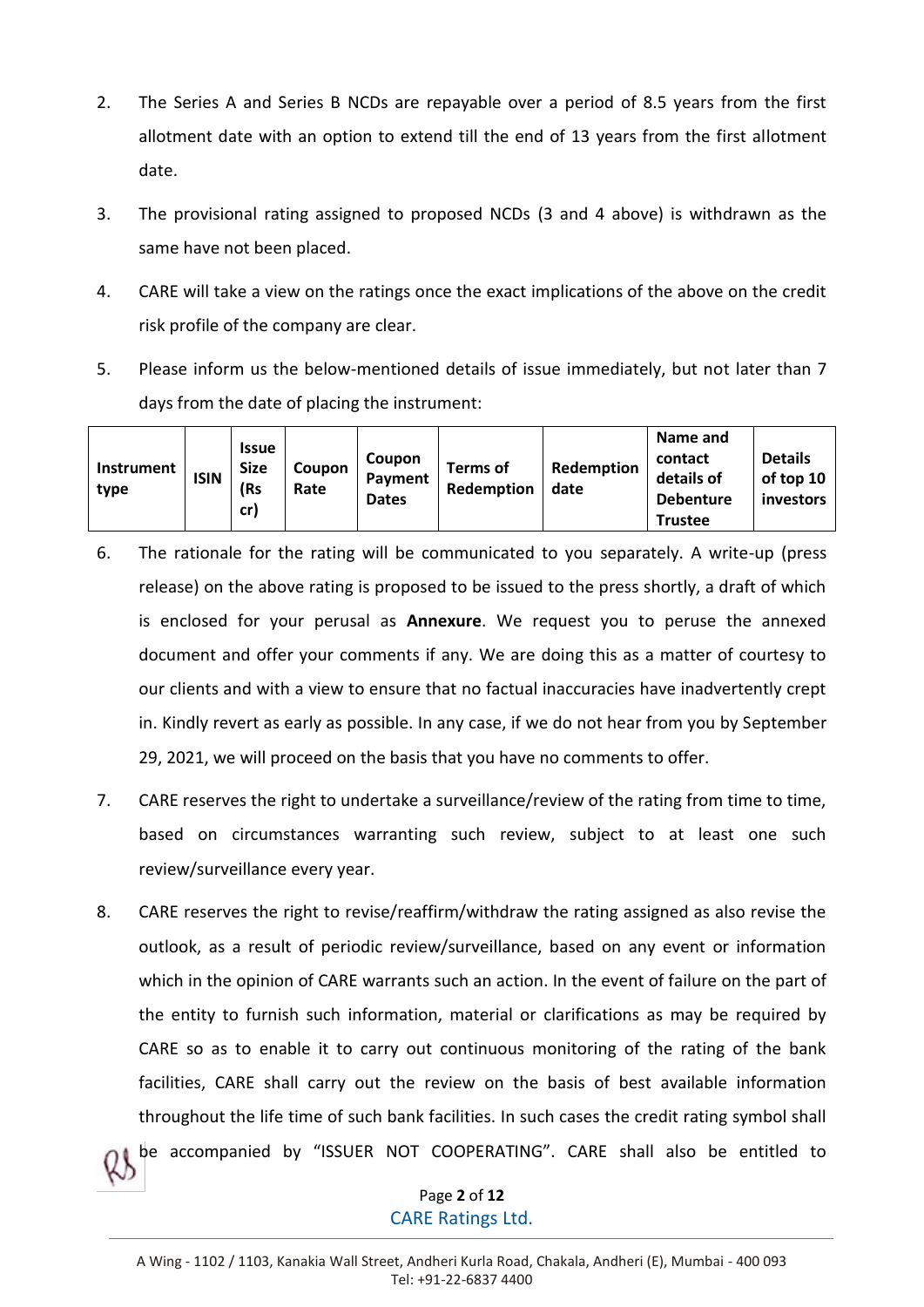publicize/disseminate all the afore-mentioned rating actions in any manner considered appropriate by it, without reference to you.

- 9. Our ratings do not factor in any rating related trigger clauses as per the terms of the facility/instrument, which may involve acceleration of payments in case of rating downgrades. However, if any such clauses are introduced and if triggered, the ratings may see volatility and sharp downgrades.
- 10. Users of this rating may kindly refer our website www.careratings.com for latest update on the outstanding rating.
- 11. CARE ratings are not recommendations to buy, sell, or hold any securities.

If you need any clarification, you are welcome to approach us in this regard.

Thanking you,

Yours faithfully,

**Ritika Paresh Shah Puja Jalan**  Lead Analyst Associate Director Associate Director ritika.shah@careratings.com puja.jalan@careratings.com

Puja Lalan

Encl.: As above

### **Disclaimer**

CARE's ratings are opinions on the likelihood of timely payment of the obligations under the rated instrument and are not recommendations to sanction, renew, disburse or recall the concerned bank facilities or to buy, sell or hold any security. CARE's ratings do not convey suitability or price for the investor. CARE's ratings do not constitute an audit on the rated entity. CARE has based its ratings/outlooks on information obtained from sources believed by it to be accurate and reliable. CARE does not, however, guarantee the accuracy, adequacy or completeness of any information and is not responsible for any errors or omissions or for the results obtained from the use of such information. Most entities whose bank facilities/instruments are rated by CARE have paid a credit rating fee, based on the amount and type of bank facilities/instruments. CARE or its subsidiaries/associates may also have other commercial transactions with the entity. In case of partnership/proprietary concerns, the rating /outlook assigned by CARE is, inter-alia, based on the capital deployed by the partners/proprietor and the financial strength of the firm at present. The rating/outlook may undergo change in case of withdrawal of capital or the unsecured loans brought in by the partners/proprietor in addition to the financial performance and other relevant factors. CARE is not responsible for any errors and states that it has no financial liability whatsoever to the users of CARE's rating.

Our ratings do not factor in any rating related trigger clauses as per the terms of the facility/instrument, which may involve acceleration of payments in case of rating downgrades. However, if any such clauses are introduced and if triggered, the ratings may see volatility and sharp downgrades.

# Page **3** of **12** CARE Ratings Ltd.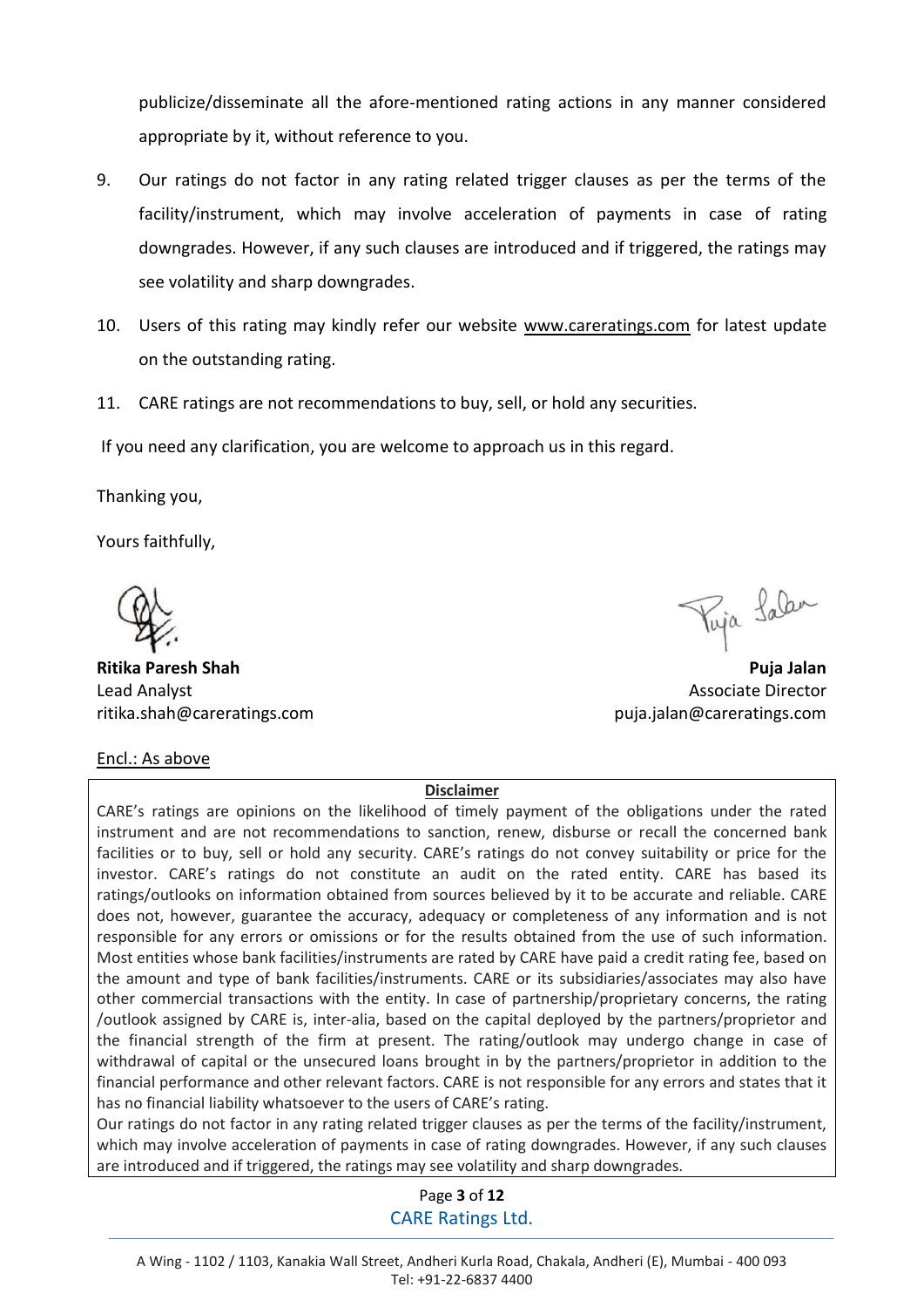### **Annexure Press Release Joyville Shapoorji Housing Private Limited**

| Ratings                                                                              |                                  |                                                                                            |                                                                                      |  |  |
|--------------------------------------------------------------------------------------|----------------------------------|--------------------------------------------------------------------------------------------|--------------------------------------------------------------------------------------|--|--|
| <b>Facilities</b>                                                                    | <b>Amount (Rs. crore)</b>        | Rating <sup>2</sup>                                                                        | <b>Rating Action</b>                                                                 |  |  |
| Non-Convertible Debentures<br>(Series A)^                                            | 372.00<br>(Enhanced from 260.68) | CARE BBB+ (CWD)<br>(Triple B Plus) (Under Credit<br>watch with Developing<br>Implications) | Revision in credit watch<br>from Negative Implications<br>to Developing Implications |  |  |
| Non-Convertible Debentures<br>(Series B)^                                            | 868.00<br>(Enhanced from 608.25) | CARE BBB+ (CWD)<br>(Triple B Plus) (Under Credit<br>watch with Developing<br>Implications) | Revision in credit watch<br>from Negative Implications<br>to Developing Implications |  |  |
| Proposed Non-Convertible<br><b>Debentures</b>                                        |                                  |                                                                                            | Withdrawn                                                                            |  |  |
| Proposed Non-Convertible<br><b>Debentures</b>                                        |                                  |                                                                                            |                                                                                      |  |  |
| Total Long-Term Instruments 1,240.00 (Rs. One Thousand Two Hundred Forty Crore Only) |                                  |                                                                                            |                                                                                      |  |  |
| Long Term Bank Facilities                                                            | 375.00                           | <b>CARE BBB; Positive</b><br>(Triple B; Outlook: Positive)                                 | Reaffirmed; Outlook revised<br>from Negative                                         |  |  |
| <b>Total Bank Facilities</b><br>375.00 (Rs. Three Hundred Seventy-Five Crore Only)   |                                  |                                                                                            |                                                                                      |  |  |

*Details of instruments/facilities in Annexure-1*

^ Series A subscribed and to be subscribed by sponsor and Series B subscribed and to be subscribed by investors **Sponsor:** Shapoorji Pallonji and Company Private Limited (SPCPL rated CARE BBB/CARE A3+; under Credit Watch with Developing Implications),

**Investors:** Actis Place Holdings No.1 (Singapore) Private Limited [Acquired from Standard Chartered Real Estate Investment (Singapore) II Private Limited], International Finance Corporation (IFC), Asian Development Bank (ADB)

### **Detailed Rationale & Key Rating Drivers**

 $\overline{\phantom{a}}$ 

The rating reaffirmation takes cognizance of the improved sales performance and collections of JSHPL due to launch of new projects during FY21, completion of hand-over of some inventory at the Howrah and Virar projects and the reduction of external debt availed by the company, despite the covid-19 lockdowns. The ratings continue to derive strength from the experience of developer cum sponsor i.e. SPCPL in real estate market, presence of prominent global financial investors such as International Finance Corporation (IFC), Asian Development Bank (ADB) and ACTIS Place Holdings No. 1 and No.2 (Singapore) Private Limited (ACTIS), who through their affiliates, identify, invest and monitor the projects in urban affordable housing segment. Moreover, the funding tie-up for the purchase of land from the sponsors and prominent investors and identification of majority of the development area for the planned projects are credit positives.

In addition, ratings assigned to the proposed/outstanding Non-Convertible Debentures (NCDs) of JSHPL factor in the flexibility in NCD terms associated with the redemption along with the accrued coupon subject to the availability of distributable amount at the end of 8.5 years from first date of allotment of NCDs (First Allotment Date is November 17, 2015) and the in-built provision to automatically extend the tenure of outstanding NCDs by another four and half years along with the accrued coupon. CARE had expected that the muted sales from the projects (especially at Howrah and Virar), might result in longer than envisaged period for generating superior returns thereby substantially weakening the likelihood of investor's and the sponsor's NCDs redemption within anticipated timeframe. However, with an uptick in sales momentum at the said projects along with positive response from the newly launched projects at Hinjewadi and Manjri, it is expected that the company would generate surplus to commence repayments w.r.t NCD from FY22. Also, the One Time Resolution (OTR) plan for the sponsor has been implemented. In view of all these, ratings assigned to the NCDs of JSHPL have been revised to

Page **4** of **12** CARE Ratings Ltd. <sup>1</sup>*Complete definition of the ratings assigned are available at [www.careratings.com](http://www.careratings.com/) and other CARE publications*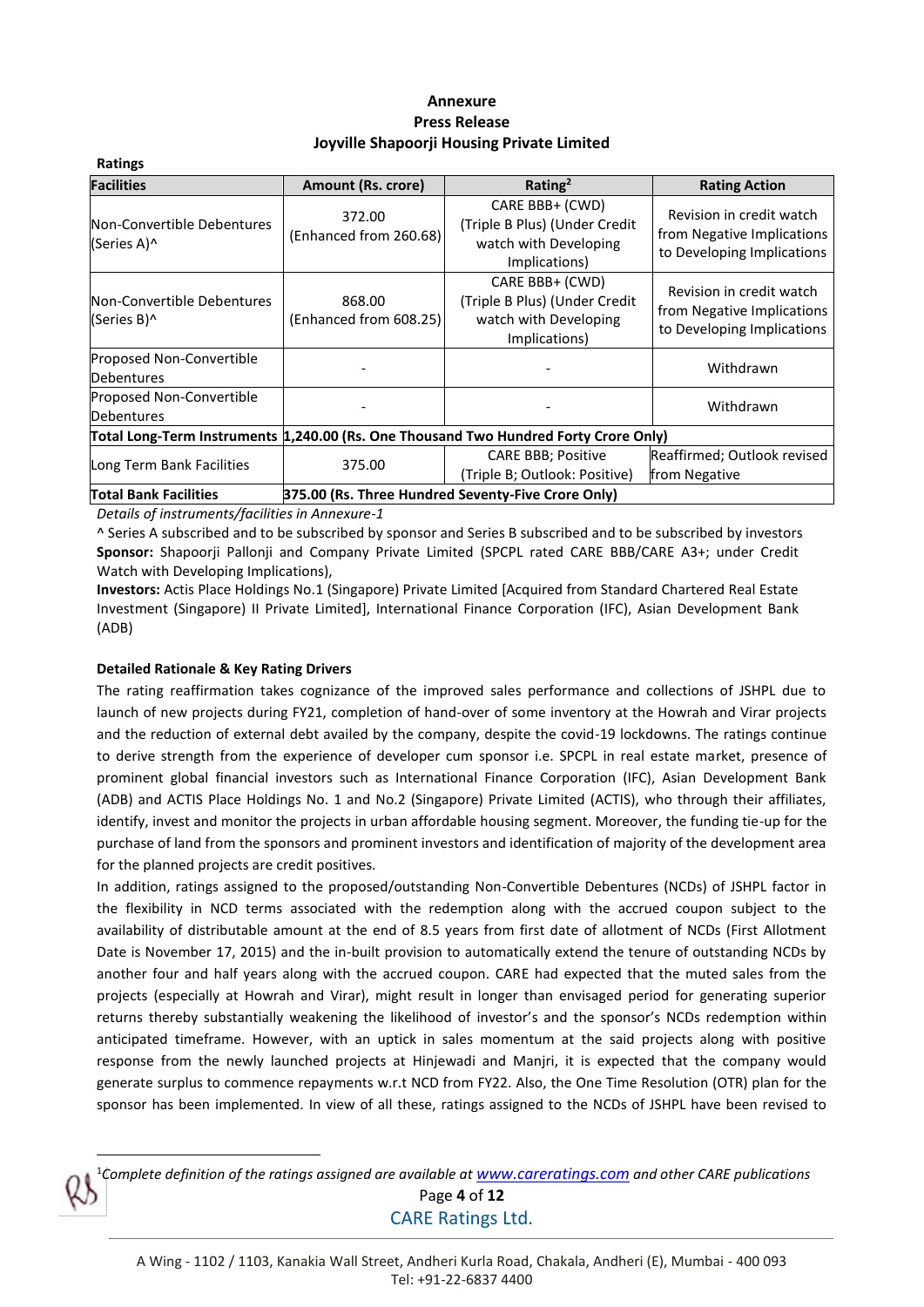under 'Credit Watch with Developing Implications' and the credit watch will be resolved and/or reviewed basis recovery in sales momentum and returns from the projects under JSHPL.

The ratings strengths are, however, tempered by the slow pace of project development with only 45% of project cost incurred, requirement of multi-stage approvals and clearances, project execution & sales risk given the high dependence on customer advances for funding the balance construction cost.

Ratings assigned to the proposed NCDs of JSHPL have been withdrawn as the same have not been placed.

### Rating Sensitivities

*Positive Factors - Factors that could lead to positive rating action/upgrade:*

- Improvement in the receivable coverage to more than 60% to cover the balance construction cost and outstanding external debt.
- Significant sustained improvement in sales of the all the projects

*Negative Factors- Factors that could lead to negative rating action/downgrade:*

- Inability to execute the projects within the envisaged time and cost
- Lower than expected revenues from launched projects
- Any untoward variation in the credit profile of the sponsor
- Non-receipt of requisite approvals for projects on time
- Non-adherence to the covenants of the transaction structure

### Outlook: Positive

The outlook assigned to bank facilities of JSHPL were negative on account of a negative market sentiment reflected in the inadequate sales growth. However, the sales growth has been better than expectation at the new projects launched. This coupled with reduction in debt level, change in development plans at Howrah project and favourable response from the new launches is expected to improve the cash flow position. Hence, the outlook on the rating has been revised from negative to positive.

### **Detailed description of the key rating drivers**

### **Key Rating Strengths**

### *Experienced sponsor/developer, albeit moderation in financial flexibility*

JSHPL primarily is the investment vehicle and has appointed Shapoorji Pallonji Real Estate Private Limited (SPRE, owned by SPCPL) as the Development and Marketing Manager (DMM) for each of the Projects. SPRE executes suitable agreements with JSHPL for each project, in a form and manner agreed by the investors, as required by the investors or their advisors, which governs the rendering of all management services provided by the DMM (SPRE) to JSHPL. SPRE, in its capacity as a DMM, is primarily responsible for all aspects of the Projects, including but not limited to planning, designing, securing approvals, budgeting, arranging finance, tendering, procurement, monitoring construction, branding, marketing, sales and customer relationship, commissioning and handover of the Projects. SPRE act as construction Manager and is liable for the completion of the construction related activities.

SPCPL is the holding-cum-operating company of the Shapoorji Pallonji group (refers to companies ultimately held by Mr. Shapoor P. Mistry and Mr. Cyrus P. Mistry), is one of the leading construction companies of India. SPCPL is equally held by Mr. Shapoor P. Mistry and Mr. Cyrus P. Mistry through the group's investment companies. The Shapoorji Pallonji group is an extensive conglomerate with business interests in several sectors such as real estate, coal mining, power, ports, roads, biofuels & agriculture, shipping & logistics, consumer products, textiles etc. However, SPCPL has witnessed moderation in its credit profile due to high debt level and reduced financial flexibility.

### *Prominent multilateral organizations as partner investors*

Large prominent multilateral organizations viz International Finance Corporation, Asian Development Bank and ACTIS Place Holdings No. 1 and No.2 (Singapore) Private Limited (ACTIS) together hold 51.5% of shareholding in JSHPL. The investors provide the required financial support with entire land purchase funding committed to be



# Page **5** of **12** CARE Ratings Ltd.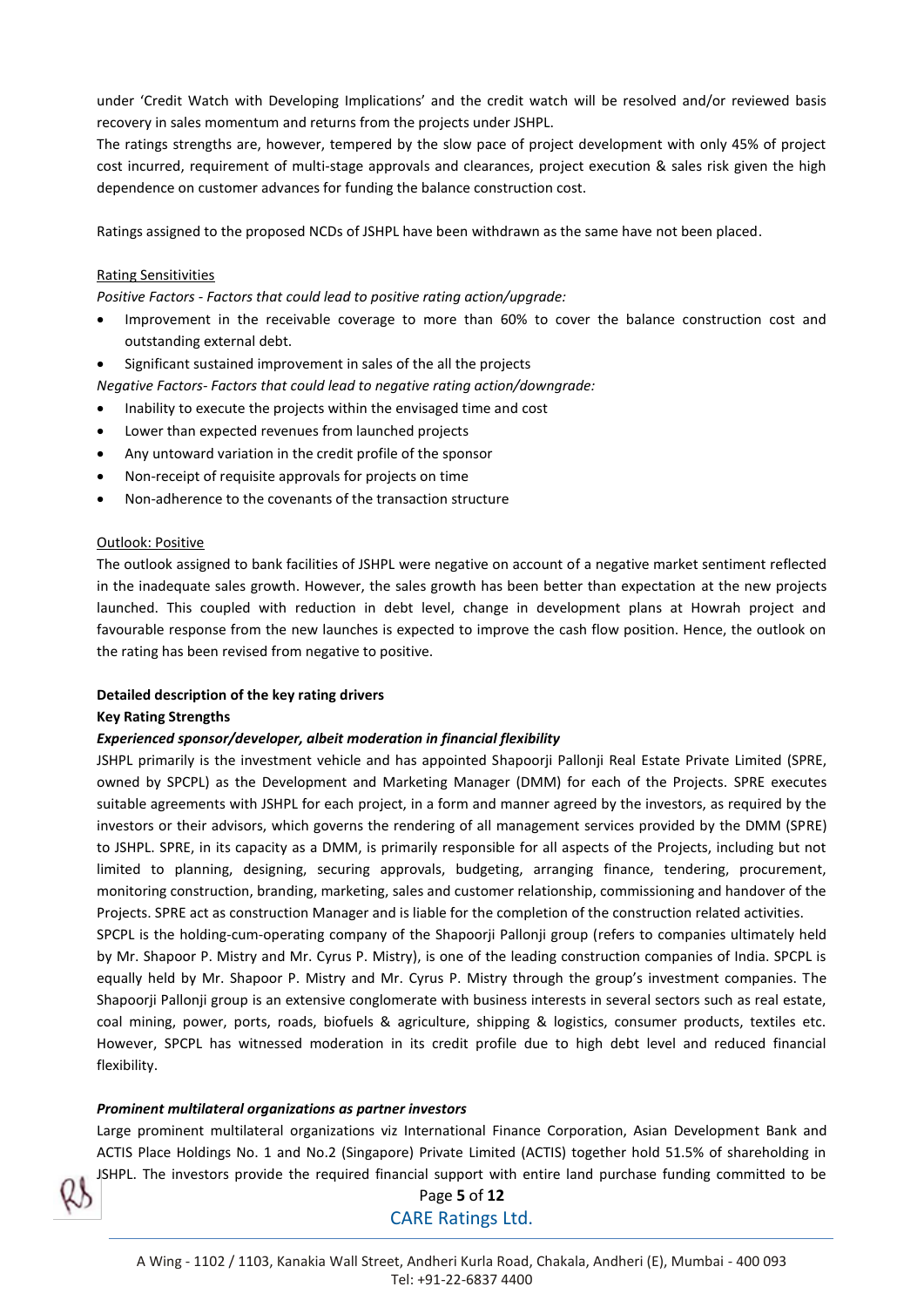funded by the Investors and sponsors (in ratio of 70:30). JSHPL was to receive the investment aggregating Rs.1,240 crore (~USD 200 million) in the form of equity/CCDs around Rs.65 crore (~USD 10 million) and NCD amounting to Rs.1,175 crore (~USD 190 million) from these marquee investors and SPCPL. Till August 31, 2021, JSHPL has received NCDs amounting to Rs.868.73 crore from the investors and sponsors. These funds are used for predevelopment expenses which include purchase of land and part of marketing expenses for the projects already acquired. The balance NCDs are expected to be issued by December 2021 and proceeds from the same shall be used to purchase land bank for the three new projects.

### *Structured payment mechanism for NCDs*

The entire structuring of the instruments are aimed to ensure a kind of preference to the NCDs subscribed by the investors over the NCDs subscribed by the Sponsors/investors, which in turn are subordinated to the senior debt availed/proposed to be availed by JSHPL. The redemption of NCDs shall be carried out through waterfall mechanism elaborated under an order of distribution. The order of distribution is structured to ensure that the investors are able to receive back their principal and a pre-determined Internal Rate of Return (IRR) on their investment. The distribution is to be monitored by the Distribution Committee comprising of shareholders. The distributable amount shall be the amount arrived after deducting expenses for the next 6 months and amount for senior debt servicing for next 6 months from the sale proceeds, receivables, etc. Further as per the terms of the instrument there are no scheduled repayment or coupon payment as a result of which, probability of default does not arise till the redemption period of 8.5 years (FY2024-25). The flexibility of extension by 4.5 years i.e. till 13 years from first date of allotment of debentures translates into extension of repayment upto FY2028-29. Thus, these inbuilt provisions to extend the tenure of outstanding NCDs by another 4.5 years provides substantial cushion for JSHPL in the form of longer time frame for project execution and subsequent monetization which act as a major credit comfort.

### *Reduced external debt of JSHPL*

JSHPL has been able to successfully reduce its outstanding external debt from Rs.252 crore as on March 31, 2021 to Rs.166 crore as on August 31, 2021 and the same is expected to reduce further to approximately Rs.100 crore by March 31, 2022 out of cash surplus available from the projects. However additional debt is also expected to be availed for the construction of the new projects at Hinjewadi (Plot 3), Manjri (Plot 2) and Kandivali. The extent of additional leverage for the new projects would be important from credit perspective.

### *Majority of development area being identified for the planned projects, albeit nascent stage of few projects*

As per the current plans, JSHPL is developing a total saleable area of 91.44 lsf (~74% of total area) saleable across Kolkata (Howrah), Virar, Gurugram and Pune (Hinjewadi - I, Hinjewadi - II and Manjri). Furthermore, JSHPL has plans to develop additional 31.58 lsf across Mumbai (Kandivali) and Pune (Hinjewadi – III and Manjri - II), resulting in total saleable area of 123.02 lsf at the JSHPL platform. JSHPL adopts joint development/outright purchase model for acquiring land depending on individual project specifications which needs to be approved by Investors. The primary focus has been on the outright purchase of land. The Kandivali, Manjri - II and Hinjewadi III projects are under discussion and the land has not been acquired yet.

### *Moderate marketing risk and sales momentum*

All the projects primarily comprise of residential units of 1, 2 and 3 BHK, units for mid-income and affordable housing and club house which are being constructed in phases. The average unit size for 1, 2, 3 BHK and EWS is around 600, 1000, 1300 and 300 sq. ft. respectively. JSHPL will design and plan each of the Projects such that it is able to sell the housing units in the price range of Rs.15 - 60 lakhs per unit, with the exception of Mumbai Metropolitan Region (MMR), where the JSHPL shall keep the price within the maximum ticket size for residential units of Rs.85 lakhs.

Out of 9 projects with total saleable area of 123.02 lsf, JSHPL has launched only six projects with saleable area of 119.13 lsf and has earned total sales of Rs.2,875 crore up to August 31, 2021. There has been an improvement in sales momentum vis-à-vis envisaged level with overall sales to launched area at 78% as on August 31, 2021 as

# Page **6** of **12** CARE Ratings Ltd.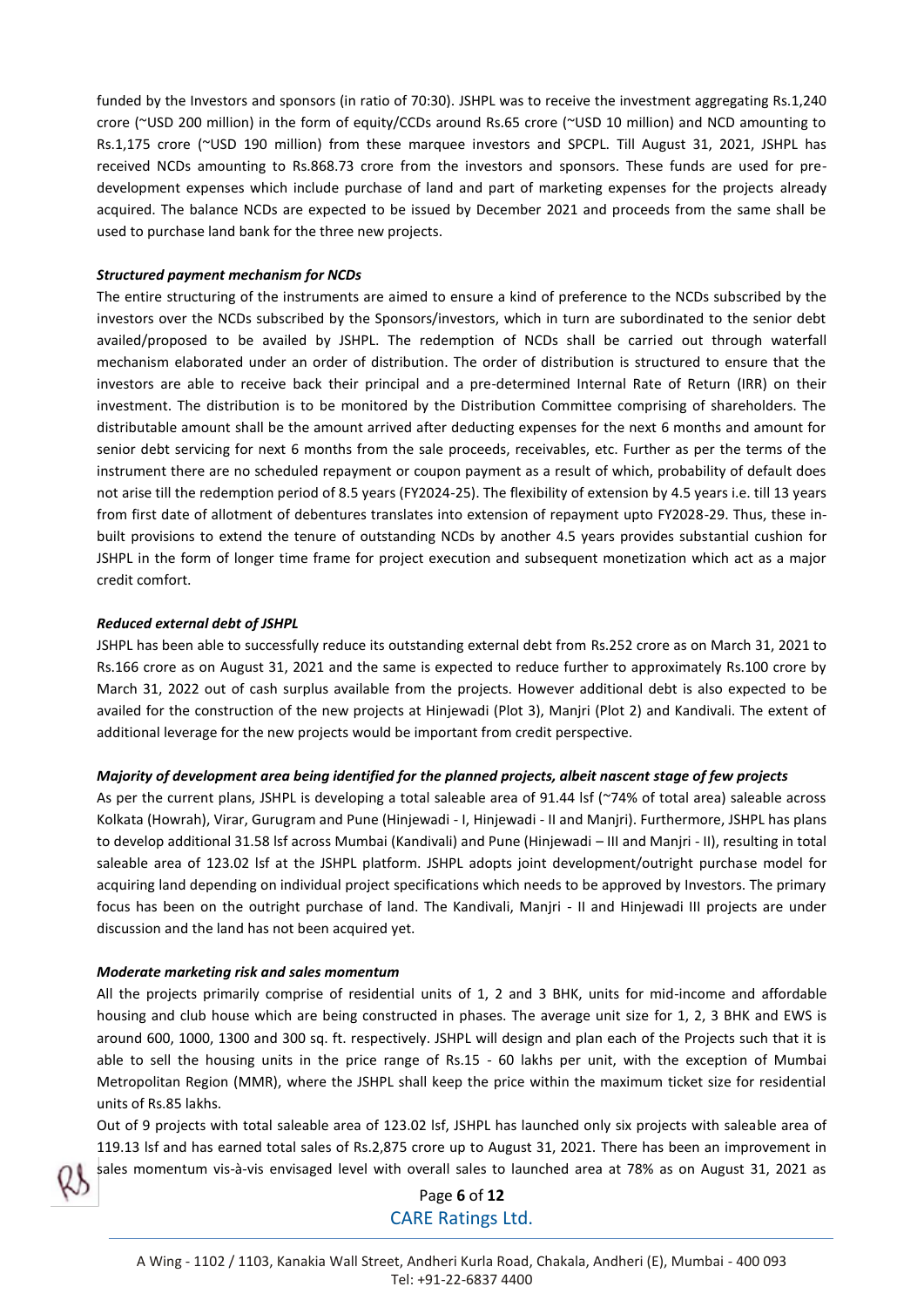against 73% as on August 31, 2020, despite a large area launched during the year. A total of 430 flats in four towers at Howrah and 220 flats in two towers at Virar have been handed over as against handover of 86 flats in Howrah last year.

As on August 31, 2021, total units launched are 6,224, out of which, 1,324 units are unsold, resulting in an unsold inventory turnover of 18 months. For the Howrah project, JSHPL had earlier planned to build and sell 3,424 units covering an area of 39.52 lsf, but now only 1,144 units in total will be developed and remaining land will be sold to a third-party to develop and sell.

### **Key Rating Weaknesses**

### *Project execution risk with high reliance on customer advances for financing of the projects*

The estimated project cost for 6 projects under construction is Rs.5,385 crore, out of which the company has incurred Rs.2,436 crore (i.e. 45%) as on May 31, 2021, as against 34% last year. Hence there is a large project portion which is yet to be completed and to that extent the execution risk prevails. The projects being executed are highly dependent on customer advances and the tied-up receivables as a percentage of balance construction and total debt on an overall basis is relatively low. Considering repayment of external debt and balance construction cost, the committed receivable would be able to cater to only a small percentage (38%) resulting in significant risk associated with timely sales and realization of sales proceeds. On considering the payments against NCD obligation, the coverage would further reduce. However, the payable when able structure provides support for the NCD payments.

Considering the projects executed under JSHPL, the company has proposed ~77% funding of its total project cost through customer advances with the balance through promoter's funds, debt and retained earnings. Besides, timely collection from the area sold, no cancellations and ability to achieve new sales shall remain crucial.

The financing agreement requires the investors / sponsors to commit an amount upto USD 50 mn (~Rs.310 crore as on date of the agreement) as an additional funding gap in case of shortfall from other sources of finance or to meet shortfalls in construction funding and /or debt servicing. Nonetheless, as per the management, JSHPL will be able to fund its repayments and construction costs out of its surpluses and no additional funds will need to be availed from the sponsors/investors.

### *Requirement of multi-stage approvals & clearances*

As JSHP has projects in different cities and states, it requires multi-stage approvals and clearances for the projects. However, all requisite approvals for the projects have been received for the 6 projects under construction.

### *Slowdown in real estate*

The Indian real estate sector has a weak outlook on account of a negative market sentiment. Further, for JSHPL, the real estate sales slackened and the growth pace was slower than estimated since FY16 levels till FY21. Resultantly it was unable to meet the timelines of earning positive distributable cash flows as per original and revised business plan submitted to CARE at various points of time. Notwithstanding continued thrust from the government in the form of various incentives being extended to affordable housing segment, the outlook of the real estate sector and affordable housing in particular, is grim. While the sales continue to be lower than the sales during FY16, the sales and collections of JSHPL have started gaining momentum and the sales recorded during H1FY22 (Upto August 2021) have been higher than that recorded during H1FY21. Nonetheless, any significant deviation in JSHPL's project launch timelines and ramping up sales growth thereafter, shall impact its distributable cash flows.

### Liquidity: Adequate

JSHPL is a project stage company and majority funding related to pre-development expenses is provided by the marquee investors and sponsor in the form of Non-Convertible Debentures and Compulsorily Convertible Debentures (recorded as other equity). Further, the repayments of NCDs (having a pay when able structure) are not due until 8.5 years (i.e. FY2024-25) from date of first allotment, with an extension of 4.5 years, which would then lead to scheduled repayments falling due in FY2028-29. But, if the Investors have not been able to secure the Cash Flow Preference Event within the period of 6.5 years as above, the Company shall immediately start applying 100%



Page **7** of **12** CARE Ratings Ltd.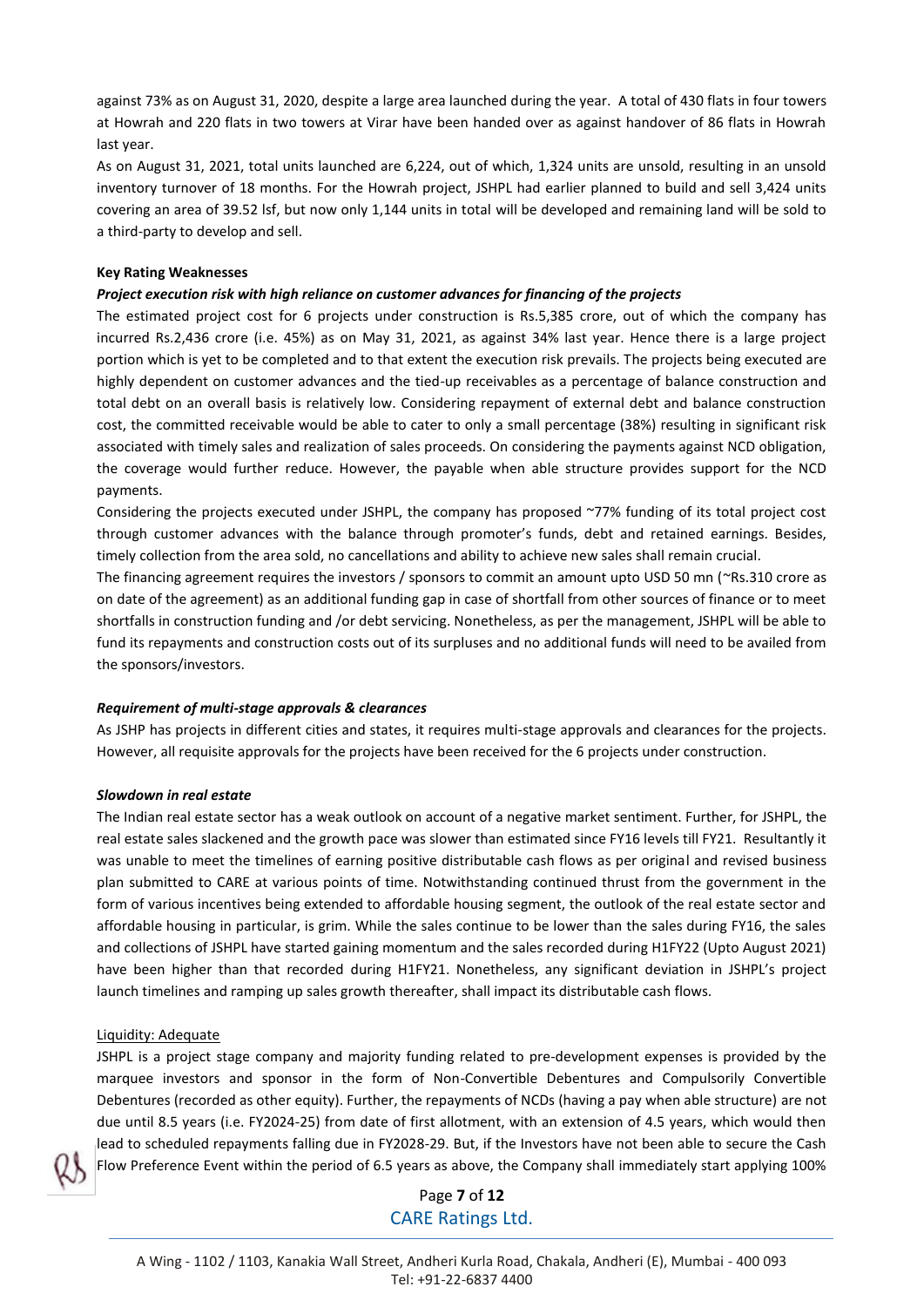of the Distributable Amounts towards distributions to the Series B NCDs, until the Investors have achieved the Cash Flow Preference Event Scenario. As per the management, Cash Flow Preference Event has been secured and JSHPL will be able to distribute approximately Rs.200 crore to its investors/sponsors.

Adequate liquidity is available in the form of bank balance of Rs.156.59 crore (available in the form of FD of Rs.106.81 crore, bank balance of Rs.43.65 crore and DSRA FD of Rs.6.14 crore) as on August 31, 2021 and unutilized overdraft facilities of Rs.25 crore, to meet the repayments due for FY22. Further, all debt repayments due for FY22 for RBL loan have already been prepaid.

### **Analytical approach:**

The assessment of bank facilities of JSHPL on standalone basis.

The assessment of the ratings of the NCDs / Proposed NCDs is based on the strong profile of the investors in the Joyville platform and structuring on NCD based on payable when able structure.

As per the agreed terms there are no scheduled repayment or coupon payment till the redemption period of 8.5 years (FY2024-25) for the Non-Convertible Debentures. The flexibility of extension by 4.5 years i.e. till 13 years from first date of allotment of debentures translates into extension of repayment up to FY2028-29 which provides longer time horizon for the project execution and subsequent monetisation. Nonetheless, the assessment is carried out on the base premise of 8.5 years tenor of NCD. Further, without prejudice to the other rights and remedies available to the investors, if an event of default occurs, each investor may, at its sole discretion, issue a notice to the sponsor (SPCPL) and the company (JSHPL) to provide an exit, subject to extant applicable Indian Laws & regulatory guidelines, to the investors at value calculated as per DTD.

### **Applicable Criteria**

**[CARE's Policy on Default Recognition](https://www.careratings.com/pdf/resources/CARE) [Criteria on assigning outlook and credit watch to Credit Ratings](https://www.careratings.com/pdf/resources/Rating%20Outlook%20and%20credit%20watch_May2020.pdf) [Rating Methodology for Real Estate Sector](https://www.careratings.com/upload/NewsFiles/GetRated/Rating%20Methodology%20-%20for%20Real%20Estate%20Sector_March2021.pdf) Rating Methodology –[Factoring Linkages Parent Sub JV Group](https://www.careratings.com/upload/NewsFiles/GetRated/Rating%20Methodology-Parent%20Sub%20JV%20Group_October2020.pdf) Financial Ratios – [Non Financial Sector](https://www.careratings.com/pdf/resources/Financial%20ratios%20-%20Non%20Financial%20Sector_March2021.pdf) Liquidity Analysis – [Non-financial sector entities](https://www.careratings.com/pdf/resources/Liquidity%20Analysis%20of%20Non%20-%20Financial%20Sector%20entities_May2020.pdf) [Policy on Assignment of Provisional Rating](https://www.careratings.com/pdf/resources/CARE)**

### **About the Company**

Joyville Shapoorji Housing Private Limited (JSHPL) was originally incorporated on 11th January, 2007 by the sponsor/developer i.e. Shapoorji Pallonji and Company Private Ltd with the name of Drashti Developers Private Limited. The name of the Company was changed from Drashti Developers Private Limited to Joyville Shapoorji Housing Private Limited (JSHPL) with effect from 15th October 2015. The Company is mainly into urban affordable housing segment and is currently developing 123.02 lsf residential space at Howrah, Virar, Gurugram, Pune and Mumbai.

The shareholding in JSHPL is led by SPCPL (48.5%) and balance by Actis Place Holdings No.2 (Singapore) Private Limited (25.75%), IFC (12.875%) and ADB (12.875%).

| <b>Brief Financials (Rs. crore)</b> | <b>FY20 (A)</b> | <b>FY21 (A)</b> |
|-------------------------------------|-----------------|-----------------|
| Total operating income              | 3.61            | 129.41          |
| PBILDT                              | $-51.51$        | $-26.79$        |
| PAT                                 | $-52.55$        | $-49.52$        |
| Overall gearing (times)             | <b>NM</b>       | <b>NM</b>       |
| Interest coverage (times)           | <b>NM</b>       | <b>NM</b>       |

*A: Audited; NM: Not Meaningful;* 

**Status of non-cooperation with previous CRA:** Not Applicable

**Any other information:** Not Applicable

**Rating History for last three years:** Please refer Annexure-2

Page **8** of **12** CARE Ratings Ltd.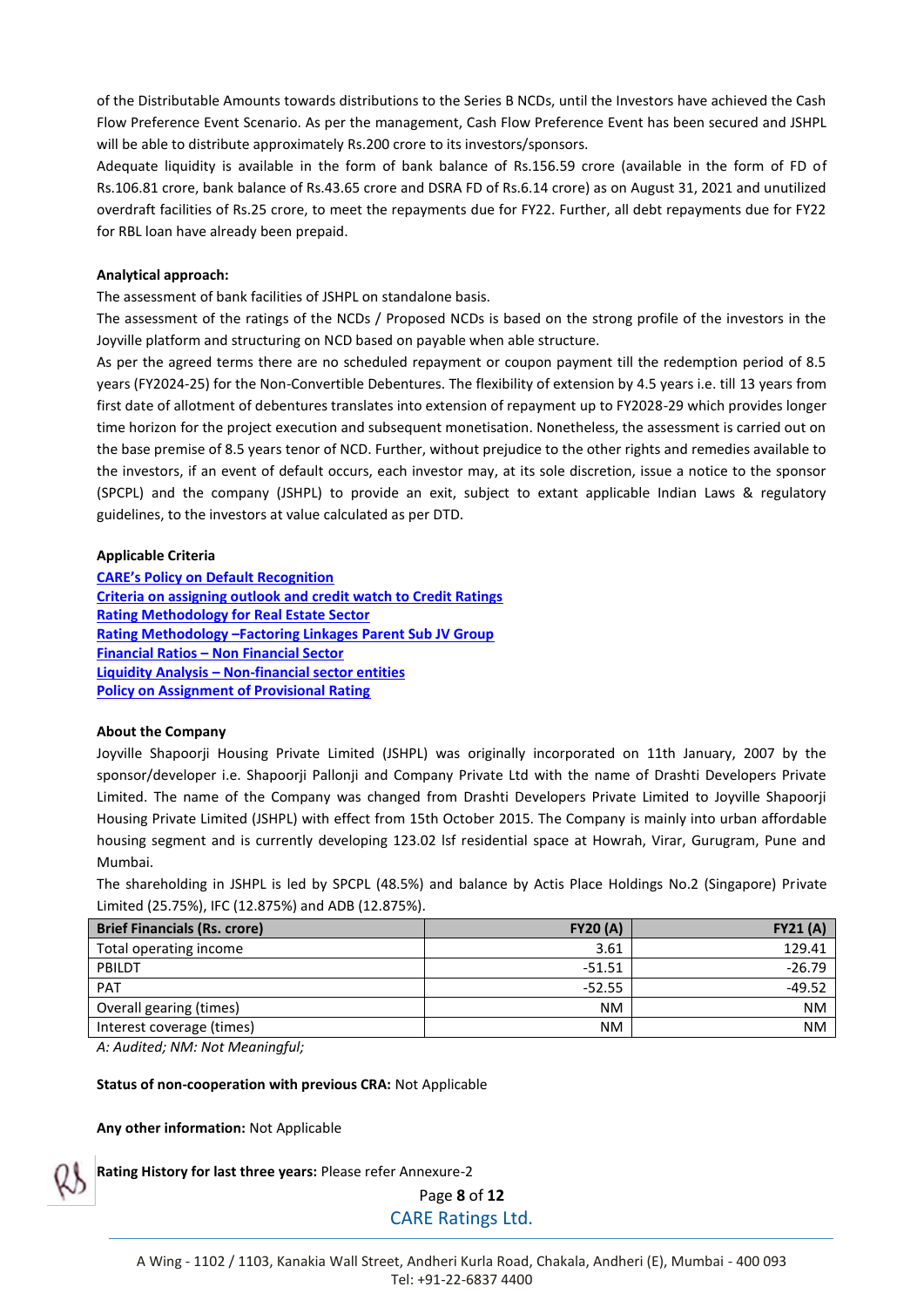**Covenants of rated instrument / facility:** *Detailed explanation of covenants of the rated instruments/facilities is given in Annexure-3*

### **Complexity level of various instruments rated for this company**: Annexure 4

| <b>Annexure-1: Details of Instruments/Facilities</b> |
|------------------------------------------------------|
|------------------------------------------------------|

| Name of the<br>Instrument                    | <b>ISIN</b>   | Date of<br><b>Issuance</b> | Coupon<br>Rate | <b>Maturity</b><br><b>Date</b> | Size of the<br><b>Issue</b><br>(Rs. crore) | <b>Rating assigned</b><br>along with Rating<br><b>Outlook</b> |
|----------------------------------------------|---------------|----------------------------|----------------|--------------------------------|--------------------------------------------|---------------------------------------------------------------|
| Fund-based - LT-<br>Term Loan                |               |                            |                |                                | 375.00                                     | <b>CARE BBB;</b><br>Positive                                  |
| Debentures-Non-<br>Convertible<br>Debentures |               |                            | 10%            | 8.5 years                      | 0.00                                       | Withdrawn                                                     |
| Debentures-Non-<br>Convertible<br>Debentures |               |                            | 10%            | 8.5 years                      | 0.00                                       | Withdrawn                                                     |
|                                              | INE373S08309  | November 17, 2015          |                |                                | 48.00                                      |                                                               |
|                                              | INE373S08325  | December 3, 2015           |                |                                | 16.50                                      |                                                               |
|                                              | INE373S08341  | January 20, 2016           |                |                                | 25.34                                      | CARE BBB+ (CWD)                                               |
|                                              | INE373S08366  | July 4, 2018               | 10%            |                                | 45.30                                      |                                                               |
| Debentures-Non-<br>Convertible               | INE373S08382  | July 19, 2018              |                | 8.5 years                      | 17.54                                      |                                                               |
| Debentures                                   | INE373S08408  | November 20, 2018          |                |                                | 62.40                                      |                                                               |
|                                              | INE373S08275  | August 13, 2019            |                |                                | 20.40                                      |                                                               |
|                                              | INE373S08531  | March 13, 2020             |                |                                | 18.00                                      |                                                               |
|                                              | INE373S08309* | March 20, 2020             |                |                                | 7.20                                       |                                                               |
|                                              |               | Not yet placed             |                |                                | 111.32                                     |                                                               |
|                                              | INE373S08317  | November 17, 2015          |                |                                | 112.00                                     |                                                               |
|                                              | INE373S08333  | December 3, 2015           |                |                                | 38.50                                      |                                                               |
|                                              | INE373S08358  | January 20, 2016           |                |                                | 59.12                                      |                                                               |
|                                              | INE373S08374  | July 4, 2018               |                |                                | 105.70                                     |                                                               |
| Debentures-Non                               | INE373S08390  | July 19, 2018              |                |                                | 40.93                                      |                                                               |
| Convertible                                  | INE373S08416  | November 20, 2018          | 10%            | 8.5 years                      | 109.20                                     | CARE BBB+ (CWD)                                               |
| Debentures                                   | INE373S08424  | November 20, 2018          |                |                                | 36.40                                      |                                                               |
|                                              | INE373S08267  | August 13, 2019            |                |                                | 47.60                                      |                                                               |
|                                              | INE373S08549  | March 13, 2020             |                |                                | 42.00                                      |                                                               |
|                                              | INE373S08317* | March 20, 2020             |                |                                | 16.80                                      |                                                               |
|                                              |               | Not yet placed             |                |                                | 259.75                                     |                                                               |

\*under existing ISIN

Page **9** of **12** CARE Ratings Ltd.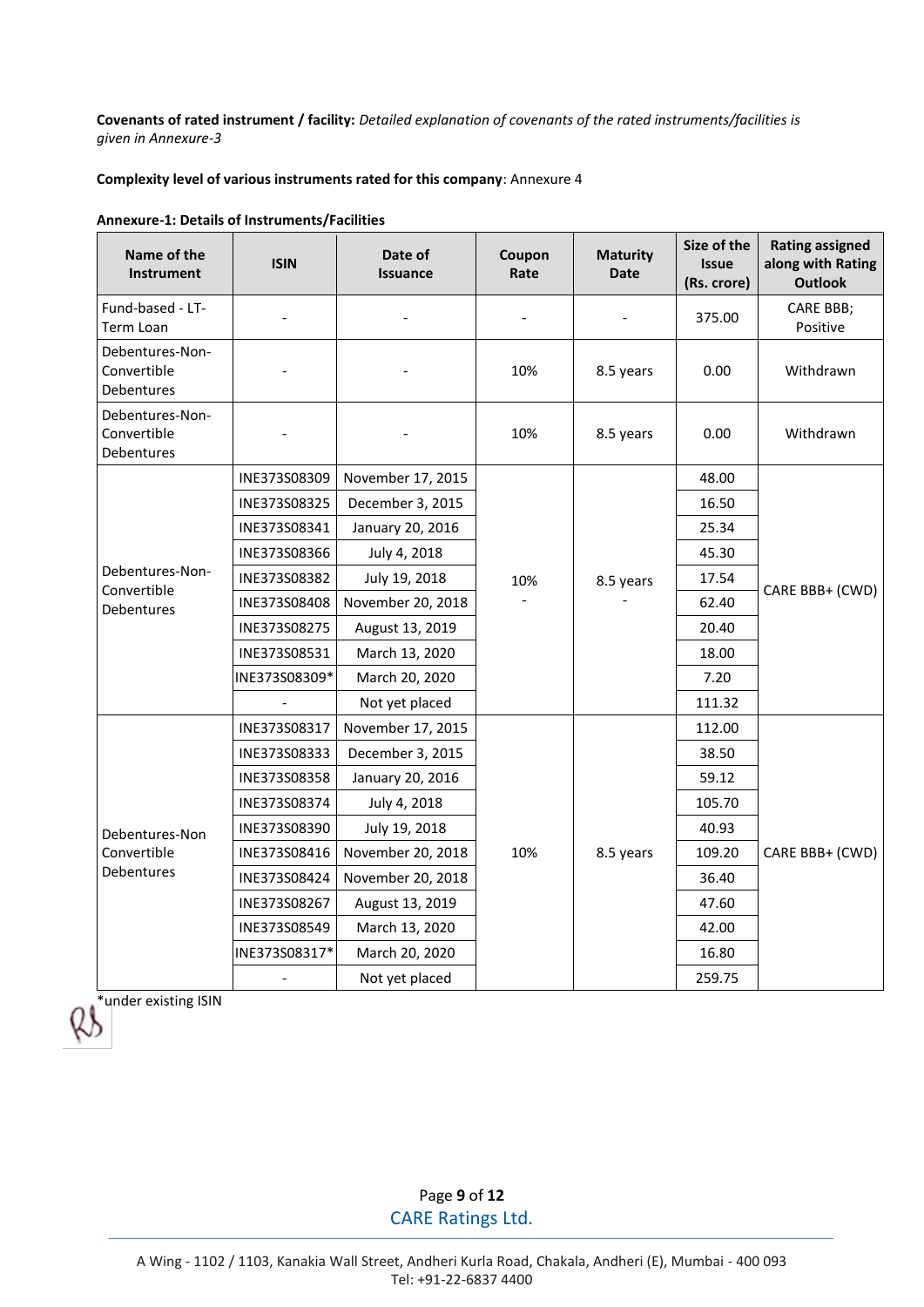### **Annexure-2: Rating History of last three years**

|            |                                                     | <b>Current Ratings</b> |                                                    |                          | <b>Rating history</b>                                  |                                                     |                                                                                                                |                                                                                                                                                                                                                      |
|------------|-----------------------------------------------------|------------------------|----------------------------------------------------|--------------------------|--------------------------------------------------------|-----------------------------------------------------|----------------------------------------------------------------------------------------------------------------|----------------------------------------------------------------------------------------------------------------------------------------------------------------------------------------------------------------------|
| Sr.<br>No. | Name of the<br>Instrument/Bank<br><b>Facilities</b> | <b>Type</b>            | <b>Amount</b><br><b>Outstanding</b><br>(Rs. crore) | Rating                   | Date(s) &<br>Rating(s)<br>assigned<br>in 2021-<br>2022 | Date(s) &<br>Rating(s)<br>assigned in<br>2020-2021  | Date(s) $8$<br>Rating(s)<br>assigned in<br>2019-2020                                                           | Date(s) & Rating(s)<br>assigned in 2018-<br>2019                                                                                                                                                                     |
| 1.         | Debentures-Non<br>Convertible<br><b>Debentures</b>  | LT.                    |                                                    |                          |                                                        | 1) Provisional<br>CARE BBB+<br>(CWN)<br>(08-Oct-20) | 1) Provisional<br>CARE A+<br>(CWN)<br>$(22-Nov-19)$<br>2) Provisional<br>CARE A+<br>(CWN)<br>$(30 - Jul - 19)$ | 1) Provisional CARE<br>AA-(CWD)<br>$(28-Dec-18)$<br>2) Provisional CARE<br>AA-(CWD)<br>$(14-Dec-18)$<br>3) Provisional CARE<br>AA; Stable<br>$(23-Aug-18)$<br>4) Provisional CARE<br>AA; Stable<br>$(17 - Jul - 18)$ |
| 2.         | Debentures-Non<br>Convertible<br>Debentures         | LT.                    |                                                    |                          |                                                        | 1) Provisional<br>CARE BBB+<br>(CWN)<br>(08-Oct-20) | 1) Provisional<br>CARE A+<br>(CWN)<br>$(22-Nov-19)$<br>2) Provisional<br>CARE A+<br>(CWN)<br>$(30-Jul-19)$     | 1) Provisional CARE<br>AA-(CWD)<br>$(28-Dec-18)$<br>2) Provisional CARE<br>AA-(CWD)<br>$(14-Dec-18)$<br>3) Provisional CARE<br>AA; Stable<br>$(23-Aug-18)$<br>4) Provisional CARE<br>AA; Stable<br>$(17 - Jul - 18)$ |
| 3.         | Debentures-Non<br>Convertible<br>Debentures         | LT                     | 372.00                                             | CARE<br>BBB+<br>(CWD)    |                                                        | 1)CARE BBB+<br>(CWN)<br>$(08-Oct-20)$               | 1)CARE A+<br>(CWN)<br>$(22-Nov-19)$<br>2)CARE A+<br>(CWN)<br>$(30 - Jul - 19)$                                 | 1) CARE AA- (CWD)<br>$(28-Dec-18)$<br>2) CARE AA- (CWD)<br>$(14-Dec-18)$<br>3) CARE AA; Stable<br>$(23-Aug-18)$<br>4) CARE AA; Stable<br>$(17 - Jul - 18)$                                                           |
| 4.         | Debentures-Non<br>Convertible<br>Debentures         | LT                     | 868.00                                             | CARE<br>BBB+<br>(CWD)    |                                                        | 1) CARE BBB+<br>(CWN)<br>$(08-Oct-20)$              | 1)CARE A+<br>(CWN)<br>$(22-Nov-19)$<br>2) CARE A+<br>(CWN)<br>$(30 - Jul - 19)$                                | 1) CARE AA- (CWD)<br>$(28-Dec-18)$<br>2) CARE AA- (CWD)<br>$(14-Dec-18)$<br>3) CARE AA; Stable<br>$(23-Aug-18)$<br>4) CARE AA; Stable<br>$(17 - Jul - 18)$                                                           |
| 5.         | <b>Commercial Paper</b>                             | <b>ST</b>              |                                                    |                          |                                                        |                                                     |                                                                                                                | 1) Withdrawn<br>$(26-Dec-18)$                                                                                                                                                                                        |
| 6.         | <b>Commercial Paper</b>                             | <b>ST</b>              |                                                    |                          |                                                        |                                                     |                                                                                                                | 1) Withdrawn<br>$(26-Dec-18)$                                                                                                                                                                                        |
| 7.         | Fund-based - LT-<br>Term Loan                       | LT.                    | 375.00                                             | CARE<br>BBB;<br>Positive |                                                        | 1) CARE BBB;<br>Negative<br>$(08-Oct-20)$           | 1) CARE BBB;<br>Negative<br>$(07-Cct-19)$                                                                      | 1) CARE BBB+; Stable<br>$(28-Dec-18)$                                                                                                                                                                                |

Page **10** of **12** CARE Ratings Ltd.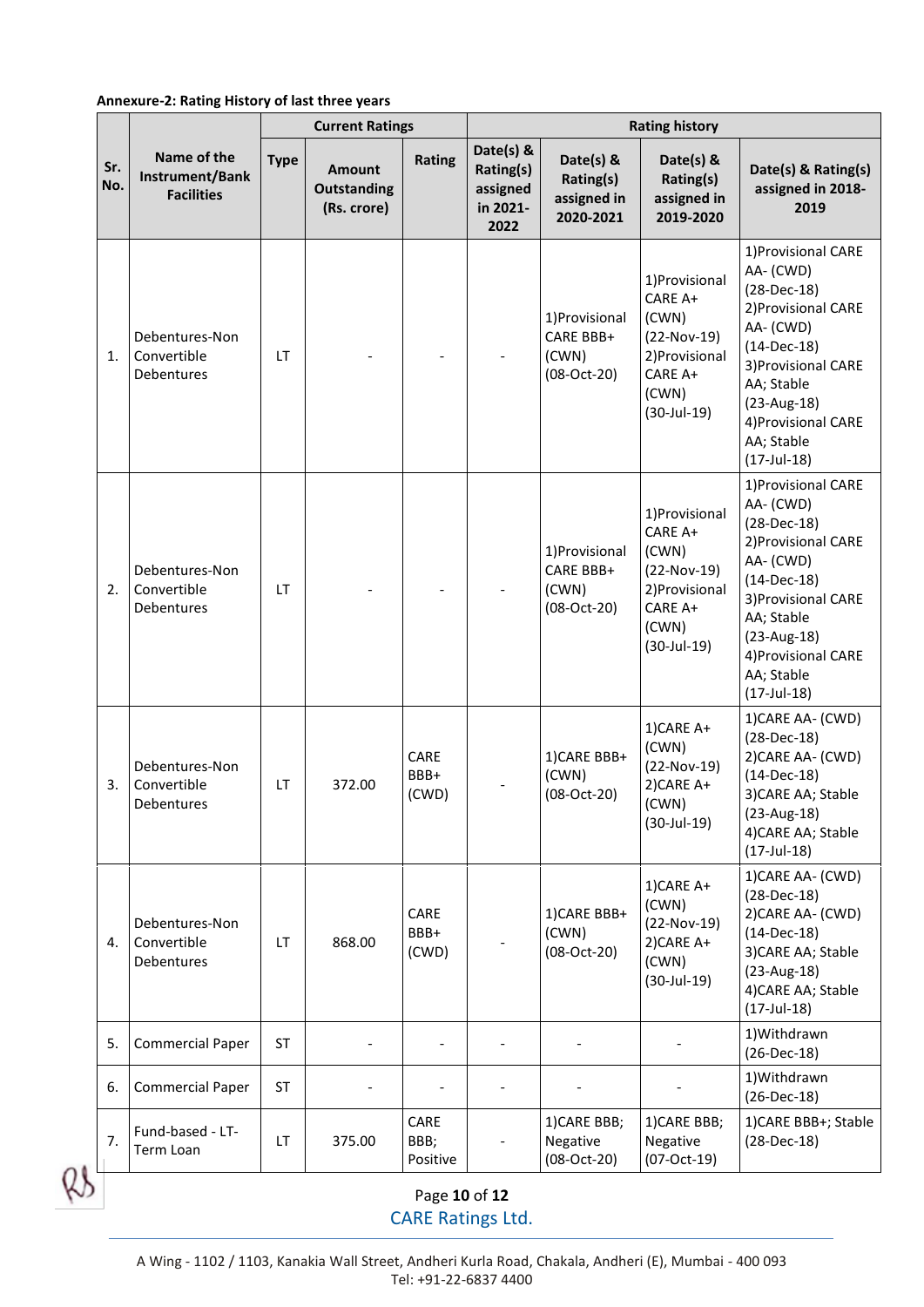|            | <b>Current Ratings</b>                              |      |                                             |        | <b>Rating history</b>                                  |                                                    |                                                    |                                                  |
|------------|-----------------------------------------------------|------|---------------------------------------------|--------|--------------------------------------------------------|----------------------------------------------------|----------------------------------------------------|--------------------------------------------------|
| Sr.<br>No. | Name of the<br>Instrument/Bank<br><b>Facilities</b> | Type | Amount<br><b>Outstanding</b><br>(Rs. crore) | Rating | Date(s) &<br>Rating(s)<br>assigned<br>in 2021-<br>2022 | Date(s) &<br>Rating(s)<br>assigned in<br>2020-2021 | Date(s) &<br>Rating(s)<br>assigned in<br>2019-2020 | Date(s) & Rating(s)<br>assigned in 2018-<br>2019 |
|            |                                                     |      |                                             |        |                                                        |                                                    | 2) CARE BBB;<br>Negative<br>$(30-Jul-19)$          |                                                  |

LT: Long Term

### **Annexure-3: Detailed explanation of covenants of the rated instrument / facilities**

| Name of the Instrument               | <b>Detailed explanation</b>                                                                                                                                                                                                                                                                                                                                       |
|--------------------------------------|-------------------------------------------------------------------------------------------------------------------------------------------------------------------------------------------------------------------------------------------------------------------------------------------------------------------------------------------------------------------|
| <b>Financial covenants</b><br>A.     |                                                                                                                                                                                                                                                                                                                                                                   |
| I. Security cover                    | Minimum security cover of 1.50x to be maintained throughout the tenure of the<br>facility                                                                                                                                                                                                                                                                         |
| II. Receivable cover                 | Minimum receivable cover of 1.75x to be maintained throughout the tenure                                                                                                                                                                                                                                                                                          |
| <b>Non-financial covenants</b><br>B. |                                                                                                                                                                                                                                                                                                                                                                   |
| I. Ownership                         | No change in shareholding of SPCPL in the borrower without prior consent of the<br>bank and SPCPL to remain promoter throughout the tenure. The borrower shall<br>also not pledge shares held by the promoters beyond 10% of the holdings for<br>raising any loan/securitizing any loans or advances availed or to be availed by<br>them from any bank/FI/lender. |

### **Annexure 4: Complexity level of various instruments rated for this company**

| Sr. No. | Name of the Instrument                | <b>Complexity Level</b> |
|---------|---------------------------------------|-------------------------|
|         | Debentures-Non Convertible Debentures | Highly Complex          |
|         | Debentures-Non Convertible Debentures | Simple                  |
|         | Fund-based - LT-Term Loan             | Simple                  |

*Note on complexity levels of the rated instrument: CARE has classified instruments rated by it on the basis of complexity. Investors/market intermediaries/regulators or others are welcome to write to care@careratings.com for any clarifications.*

### **Annexure 5: Bank Lender Details for this Company**

[Click here to view Bank Lender Details](https://www.careratings.com/Bankdetails.aspx?Id=bXe4PstG1iX4yV94fGOTiA==)

### **Contact us**

**Media Contact**  Mradul Mishra Contact no. – +91-22-6754 3573 Email ID – mradul.mishra@careratings.com

### **Analyst Contact**

Group Head Name – Puja Jalan Group Head Contact no.- +91-040-4010 2030 Group Head Email ID- [puja.jalan@careratings.com](mailto:puja.jalan@careratings.com)

### **Relationship Contact**

Name: Saikat Roy Contact no.: +91-22-6754 3404 Email ID[: saikat.roy@careratings.com](mailto:saikat.roy@careratings.com)

Page **11** of **12**

CARE Ratings Ltd.